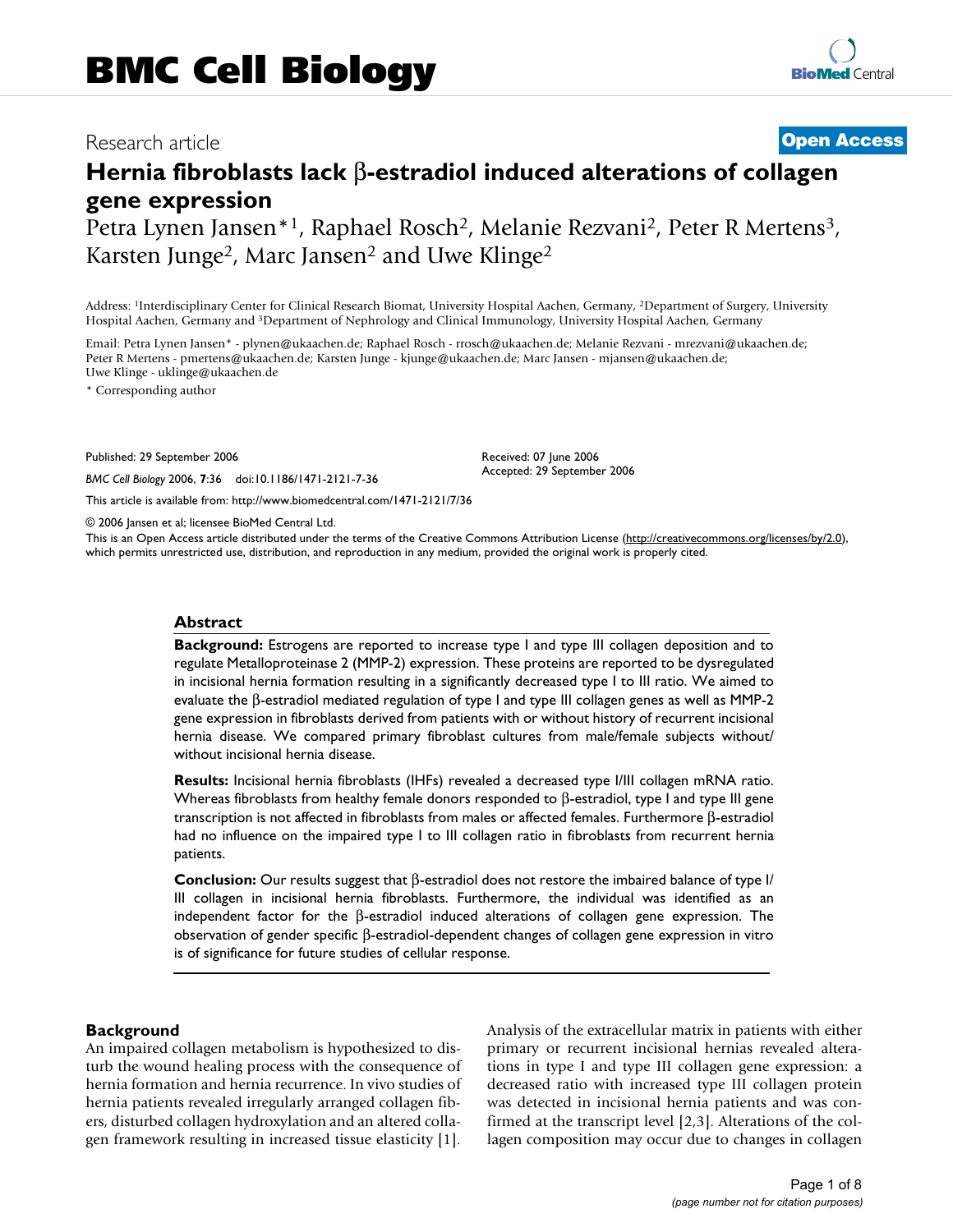synthesis as well as turn-over. For the latter, matrixdegrading proteases may represent key factors. Bellon et al. have suggested that high expression levels of metalloproteinase 2 (MMP-2) play a pathogenetic role for direct inguinal hernia formation [4].

Age above 45 years and male gender are dominant demographic factors that correlate with the incidence of incisional hernia disease and collagen metabolism [5]. Collagen content is significantly decreased in women who have pelvic organ prolapse regardless of age, parity, body mass index, or tobacco use [6]. Furthermore estrogen is a major regulator of wound healing that can reverse ageand sex-related impaired wound healing in human and animal models, characterized by a dampened inflammatory response and increased matrix deposition [7]. Several studies have demonstrated estrogen-mediated effects on collagen and MMP-2 metabolism [8]. Topical estrogen treatment in both males and females decreased wound size with increased collagen levels and enhanced tensile strength [7]. Jorgensen et al. reported increased collagen deposition in premenopausal women after subcutaneous implantation of expanded poly-tetra-fluorethylene test tubes compared to postmenopausal women [9]. Furthermore estrogens influence MMP-2 expression, as MMP-2 levels are reduced after treatment with estrogen in ovariectomized rats [10].

The aim of the present study was to evaluate the immediate effect of β-estradiol on type I and III collagen as well as MMP-2 gene expression in the principal cell type responsible for wound healing that is the fibroblast. An in vitro model system was established with primary fibroblast cultures from patients with and without recurrent incisional hernia disease.

#### **Results**

Collagen type IA1 and IIIA1 expression levels in fibroblasts from patients with recurrent incisional hernia disease compared to control fibroblasts

The type IA1/IIIA1 collagen ratio was significantly decreased in fibroblasts from male and female patients with incisional hernia disease (14. 5 +/- 7. 0 after 24 hours and 17.9+/- 11. 2 after 48 hours) compared to control fibroblasts from patients without recurrent hernia disease (47. 2 +/- 9. 6 after 24 hours and 50. 6 +/- 9. 2 after 48 hours; Figure 1).

# *Changes of collagen expression by* β*-estradiol stimulation*

Stimulation with 0.025 ng/ml and 0.25 ng/ml β-estradiol for 24 hours led to increased type IA1 and type IIIA1 collagen mRNA expression levels in fibroblasts from the female control patient (Type IA1 collagen: 1. 36 +/- 0. 21 after 0. 025 ng/ml β-estradiol and 1. 4 +/- 0. 38 after 0.25



Figure 1

Type I to type III collagen gene expression in primary fibroblasts. Type I/III collagen mRNA (ratio) was quantified by RT-PCR analysis. White bars: CFs (fibroblasts derived from patients without incisional hernia); black bars: IHFs (fibroblasts from patients with recurrent incisional hernias). Data are presented as means  $+/-$  standard deviation;  $* p < 0.05$ .

ng/ml; Type IIIA1 collagen: 1. 25 +/- 0. 26 after 0.025 ng/ ml β-estradiol and 1.44 +/- 0. 07 after 0.25 ng/ml; Figure 2A). This effect lasted for more than 48 hours, however no differences could be detected for the different concentrations of β-estradiol (Type IA1 collagen: 1. 31 +/- 0. 13 after 0. 025 ng/ml β-estradiol and 1. 17 +/- 0. 14 after 0.25 ng/ ml; Type IIIA1 collagen: 1. 44 +/- 0. 41 after 0.025 ng/ml β-estradiol and 1.28 +/- 0. 32 after 0.25 ng/ml; Figure 2B). Stimulation with β-estradiol had no effect on type IA1 and type IIIA1 collagen expression in male control fibroblasts (CF) and female incisional hernia fibroblasts (IHF) (Figure 3). Exclusively, male hernia fibroblasts showed high levels of type IIIA1 collagen after stimulation with 0.25 ng/ml β-estradiol for 24 h (1.6 +/- 0. 35 fold increase). The type IA1/III collagen mRNA ratio was significantly lower in fibroblasts derived from patients with incisional hernia disease, both female and male (male IHF vs male CF: 14. 28 +/- 7. 5 vs. 50. 34 +/- 8. 1, p < 0. 05; female IHF vs. female CF: 14.  $65 +/- 5$ . 46 vs. 43. 89  $+/- 8$ . 62), and this ratio was not affected by stimulation with 0.025 and 0.25 ng/ml β-estradiol (Male IHF: 19. 36 +/- 12. 02 and 7. 92 +/- 4. 05; female IHF: 15. 05 +/- 4. 75 and 16. 16 +/- 8. 01; Figure 4). Similarly β-estradiol had no influence on the type IA1/III collagen mRNA ratio in control fibroblasts (Figure 4).

Alterations of MMP-2 expression and enzyme activities in primary fibroblast cultures from patients with recurrent incisional hernia disease compared to control fibroblasts

The MMP-2 mRNA expression was significantly lower in female and male IHFs compared to CFs (2. 32 pg +/- 0.09 and 2. 65 pg +/- 0.34 in CFs vs 0. 21 pg +/- 0.04 and 1. 66 pg +/- 1 in IHFs; Figure 5A and 5B). Stimulation with 0.25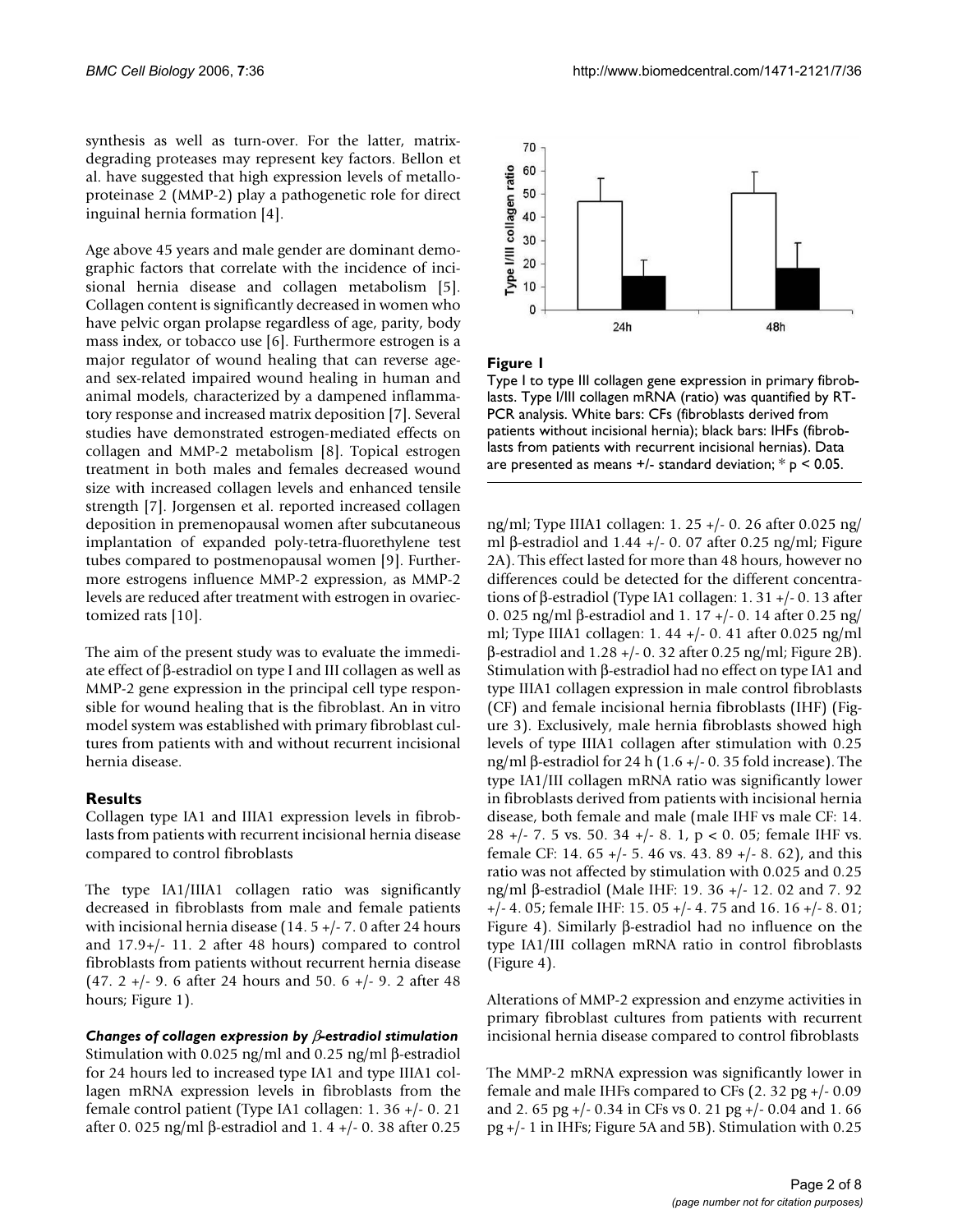

### Collagen gene expression in primary fibroblasts **Figure 2** from female patient without any history of hernia

Collagen gene expression in primary fibroblasts from female patient without any history of hernia. Type I and III collagen mRNA was quantified in female CFs (fibroblasts derived from patients without incisional hernia) by RT-PCR analysis. A: Type I collagen mRNA expression; B: Type III collagen mRNA expression; white bars: no estrogen, grey bars: 0.025 ng/ml β-estradiol, black bars: 0.25 ng/ml β-estradiol. Data are presented as mean+/- standard deviation;\*p < 0.05 vs. white bars (no estrogen).

ng/ml β-estradiol enhanced MMP-2 expression in female as well as male CFs (3. 81 pg +/- 0.04 and 3. 11 pg +/- 0.



#### **Figure 3**

Effect of β-estradiol on type I and type III collagen gene expression. Type I and III collagen mRNA was quantified after 24 h of stimulation with 0.25 ng/ml β-estradiol in female CFs (white bars), male CFs (light grey bars), female IHFs (dark grey bars) and male IHFs (black bars). Data are presented as means +/- standard deviation.

18; Figure 5), but not in IHFs (0. 2 pg +/- 0. 5 and 1. 47 +/ - 1; Figure 5).

#### *Estrogen receptor expression*

In all primary fibroblast cultures gene expression of estrogen receptor 1 (ESR1, NCB1 gene ID 2099) and, to a minor extend, estrogen receptor 2 (ESR 2, NCB1 gene ID 2100) could be detected.

#### **Discussion**

In the present study the influence of estrogen on the expression of collagen type IA1 and IIIA1 as well as matrix metalloproteinase-2 gene was determined in four different cell cultures. These fibroblasts were obtained from heterogeneous donors that were distinct regarding their history of recurrent hernia disease, sex, BMI and age. The number of cell cultures has to be regarded as a limitation of the study. But besides their heterogeneity, incisional hernia fibroblasts exhibit a reduction of type I to III collagen ratio on the transcriptional level in vivo. These results confirm former studies of our group that described a significantly reduced Type I/III collagen ratio on the protein as well as on the transcriptional level in patients with recurrent incisional hernia disease in vivo [11-14]. It is remarkable that these changes were detected in the absence of any inflammatory cells, pre-existing extracellular matrix and the lack of a three-dimensional cellular net-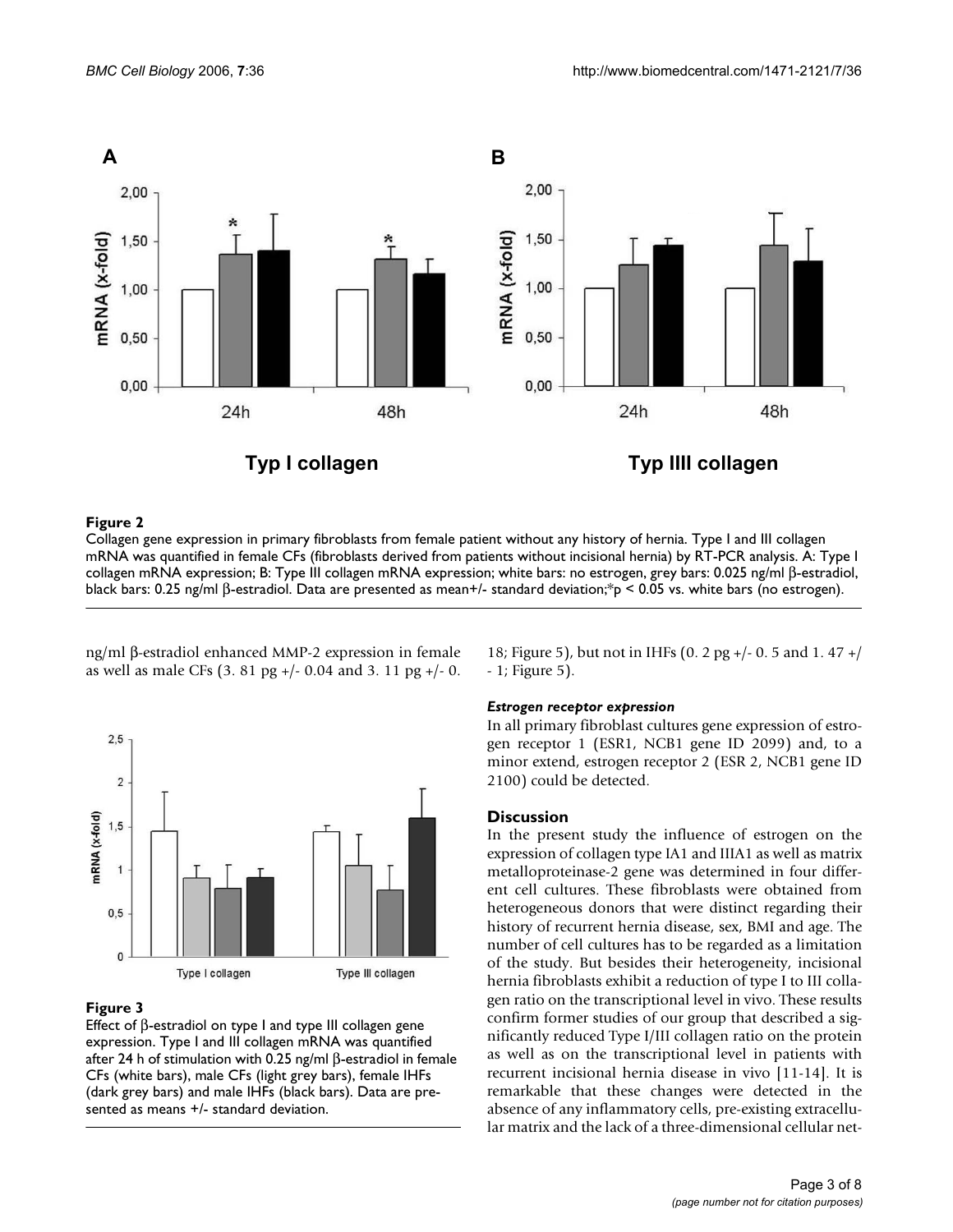

#### **Figure 4**

Effect of β-estradiol on type I/III collagen ratio. Type I/III collagen mRNA (ng/μg total RNA) was quantified by RT-PCR analysis after 24 hours of β-estradiol stimulation. White bars: no estrogen, grey bars: 0.025 ng/ml β-estradiol, black bars: 0.25 ng/ml βestradiol. A: fibroblasts derived from female patients; B: fibroblasts derived from male patients; Data are presented as means +/ - standard deviation; \*p < 0.05 vers. CFs.

work. From this observation it may be concluded that incisional hernia fibroblasts retain an altered phenotype under in vitro conditions and are accessible to ample the influence of steroidal modulation on these cells.

The basic massage of our study is that the individual can be identified as an independent factor for the β-estradiol induced alterations of collagen gene expression. Regarding literature female sex hormones have ample effects on cell growth and the development of connective tissue but in vitro findings are sometimes controversial. Topical estrogen treatment is reported to increase collagen levels, decrease wound size and to enhance tensile strength in both males and female [7]. In accord with this β-estradiol application enhanced collagen gene expression in healthy, female fibroblasts in our study but not in healthy male donors (Figure 3). A sex dependent effect of estrogen was described by Lee et al. who suggested that estrogen effects on collagens is unique to females and might be responsible for the increased incidence of ligaments injury in female athletes [15].

Several other studies suggest that estrogens repress collagen expression: In the rat hip capsule, skin, aorta, and tail



# **Figure 5**

Effect of β-estradiol on MMP-2 gene expression. MMP-2 mRNA (pg/μg total RNA) was quantified by RT-PCR analysis after 24 hours. White bars: fibroblasts without estrogen stimulation; black bars: fibroblasts after 24 hours of stimulation with 0.25 ng/ml β-estradiol. A: fibroblasts derived from female patients; B: fibroblasts derived from male patients; Data are presented as means +/- standard deviation;\* p < 0.05 vs. CFs.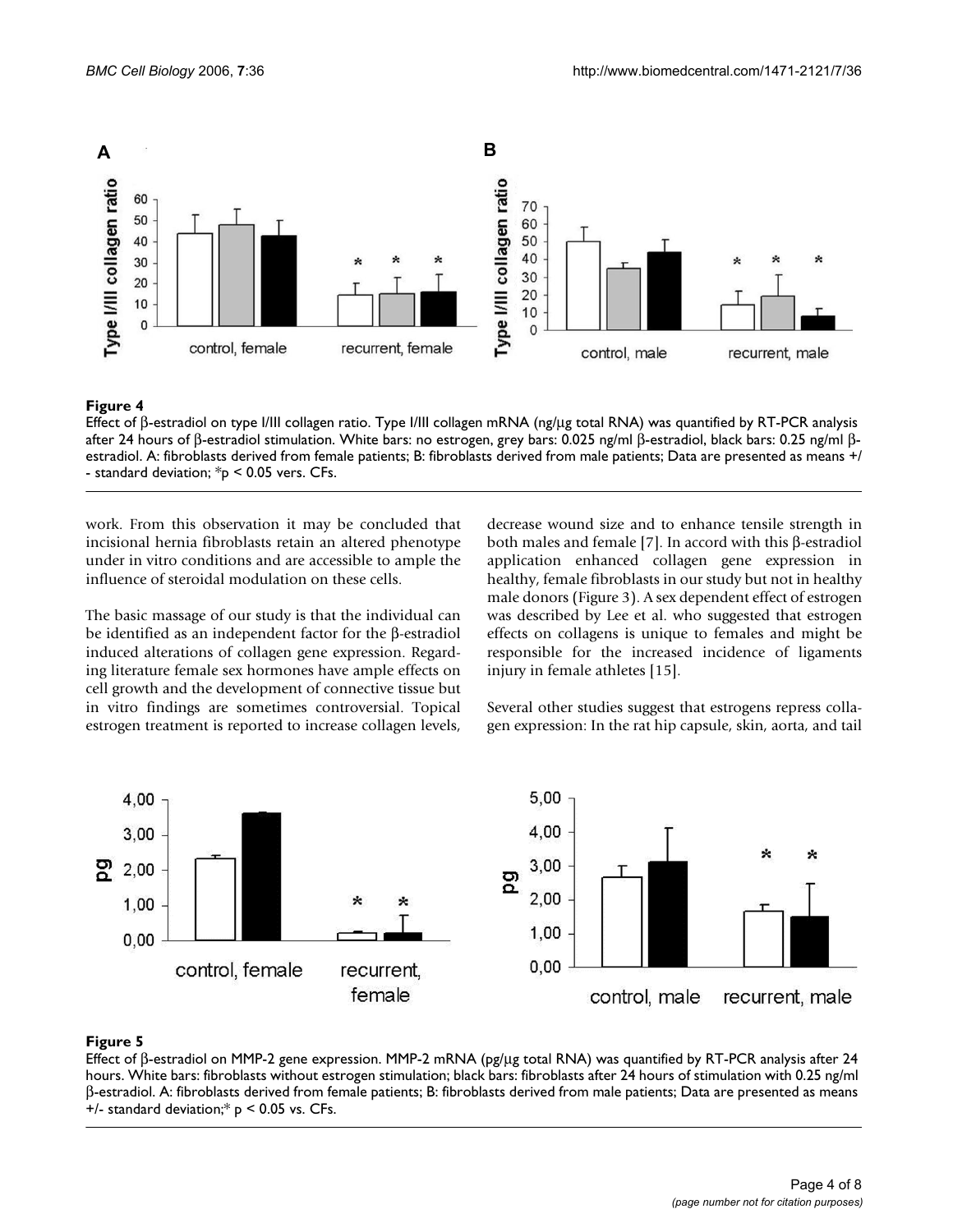tendon long-term estrogen administration causes a decrease in the total amount of collagen [16,17]. Hassager et al. demonstrated that oral estrogen therapy significantly reduces type I procollagen in postmenopausal women and increases total body type III collagen content in a similar group of patients [18,19]. Yu and co-workers established fibroblast cultures from the anterior cruciate ligament and reported a decreased type I procollagen synthesis with increasing estradiol levels whereas no differences in type III collagen synthesis were detected [20]. In accordance we found that β-estradiol at a concentration of 0.025 ng/ml and 0.25 ng/ml had no effect on type IA1/III collagen mRNA ratio in control fibroblasts nor in incisional hernia fibroblasts (Figure 4). In conclusion these date indicate that estrogen is inappropriate to reverse the impaired type I/III collagen ratio in hernia fibroblasts. Regarding these reports, a further decrease of type I/III collagen ratio in dependence of estrogen incubation is absent for hernia fibroblasts and estrogen seems to be of minor importance for the occurrence of the hernia fibroblast phenotype.

The collagens are under control of a degradation system, the main constituents of which are matrix metalloproteinases (MMPs) [21]. MMPs are essential for the proper progression of wound healing [22]. Of note, there is a direct link between MMP-2 and collagen gene expression as collagen binding to discoidin domain receptor II (DDR 2) regulates MMP-2 gene transcription [23]. A former study of our group investigated the biomaterial induced MMP-2 mRNA expression in incisional hernia fibroblasts and detected no alterations of their MMP-2 synthesis compared to control fibroblasts [24]. In contrast, Bellon et al. have suggested that high expression levels of metalloproteinase 2 (MMP-2) in fibroblasts play a pathogenetic role for hernia formation [4]. Here, we found that incisional hernia fibroblasts exhibit a decreased MMP-2 gene expression. One should take into consideration that the epidemiological data of fibroblast donors vary concerning age, BMI and history of smoking or co- medication and this heterogeneity might explain these differences. As hernia disease predominantly occurs in elderly patients it seems difficult to rule out that 'controls' are affected patients in future. Therefore controls should be defined as patients that are older than 60 years and underwent an abdominal incision about a decade ago. Nevertheless, collagen ration proves true as an important diagnostic tool for incisional hernia disease.

Pirila et al. reported, that MMP levels are reduced and type I collagen content is increased in ovariectomized rats after treatment with estrogen [10]. The authors conclude that estrogens promote wound healing due to the inhibition of MMP-mediated collagenolysis. In contrary, Zecchin et al. described that ovariectomy reduces the expression of MMP-2 and type I and III collagen in female rat molar extraction wounds [25]. We found that β-estradiol (0.25 ng/ml) increased MMP-2 in female fibroblasts from healthy donors. Upregulation of MMP-2 expression after estrogen treatment has been described in breast cancer cell and vaginal tissue samples [26,27]. In addition, a decreased MMP-2 gelatinolytic activity has already been described during skin wound healing of OVX rats. The upregulation of MMP-2 and type IA1 and IIIA1 collagen in female fibroblasts confirms the association between estrogen and collagens, and estrogens and MMP-2. Estrogen receptor 1 (ESR1) and estrogen receptor 2 (ESR2), which are present in all our primary fibroblast cultures, might be signal transducers [28].

# **Conclusion**

Though our in vitro study presents preliminary results, the coherence of MMP-2 inhibition and diminished type IA1 to III collagen ratio in incisional hernia fibroblasts approves that the expression and processing of key molecules in wound healing is disturbed in hernia patients. βestradiol metabolism seems of minor importance for the impaired collagen metabolism in these patients. In contrast to alterations of collagen metabolism in the range of incisional hernia disease, the individual was identified as an independent factor for the β-estradiol induced alterations of collagen gene expression. The observation of gender specific β-estradiol-dependent changes of collagen gene expression has to be proven in view of the additive effects of age, BMI, smoking or medication for future studies of cellular response.

# **Methods**

Outgrowths of primary fibroblasts derived from abdominal skin scars of (i) a male patient without any history of hernia; (ii) a female patient without any history of hernia; (iii) a male patient with ten recurrent incisional hernias; and (iv) a female patient with five recurrent incisional hernias were established and analyzed. Patients characteristics are provided in Table 1 (age 62.7 +/- 8.9 years, BMI 24.4 +/- 4.5). All patients were non-smokers. There was no history of steroid medication and no history of familial connective tissue disease. The female patients did not receive any hormone therapy. The study was approved by the local ethics committee and informed consent was obtained from all patients. Scar tissue from control patients were harvested at re-operation excluding acute abdominal cause.

#### *Fibroblast cultures and* β*-estradiol incubation*

Immediately after surgical scar excision, specimens were processed for cell culture as previously described [29]. Primary fibroblasts from the  $4<sup>th</sup>$  to the  $10<sup>th</sup>$  passage were used. For the investigation of estrogen-dependent alterations of type I collagen, type III collagen and MMP-2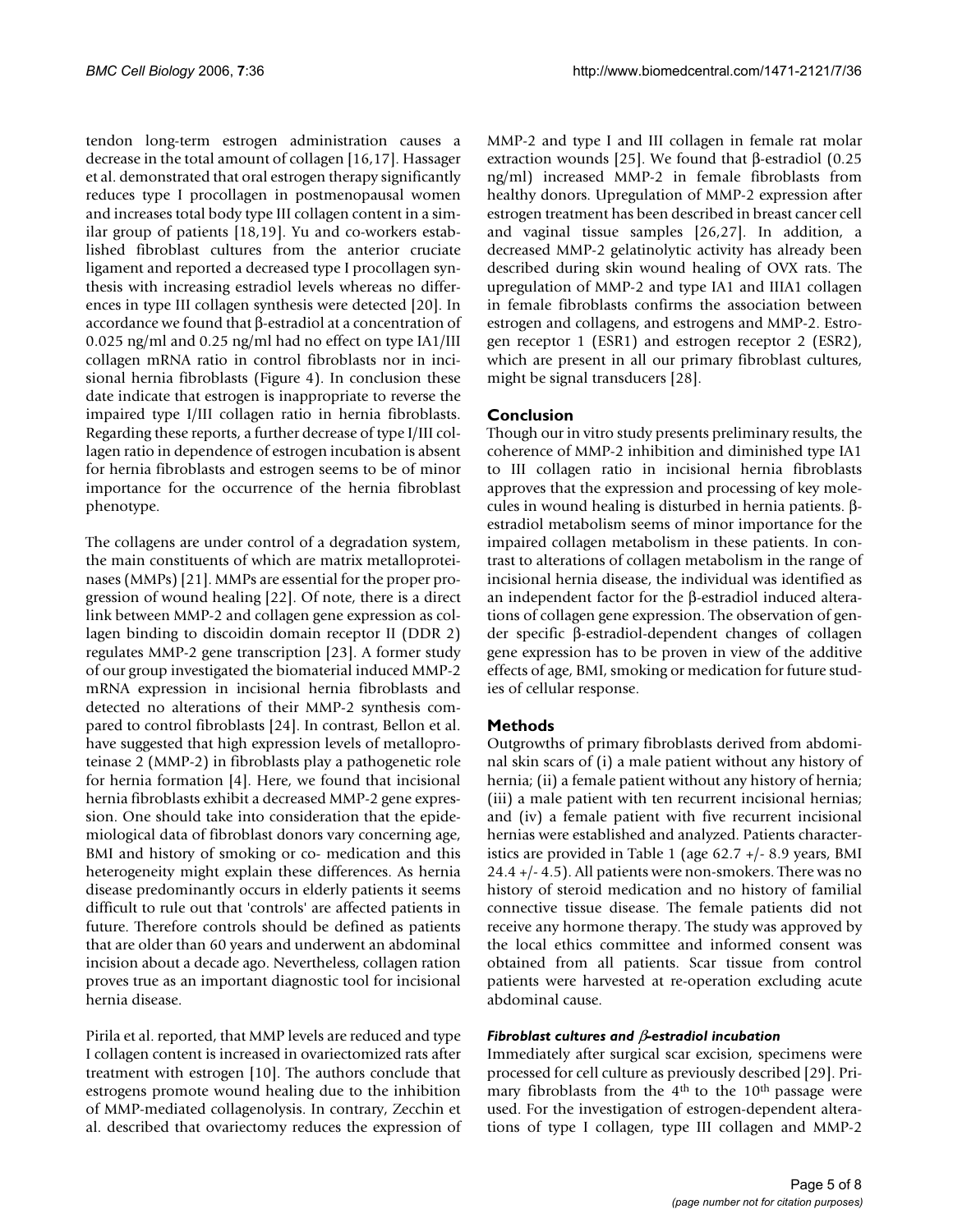#### **Table 1: Demographic data**

|                            | Age | BMI                                   | Incisional hernias |
|----------------------------|-----|---------------------------------------|--------------------|
| Female, control            | 68  | 18.6                                  | 0                  |
| Male, control              | 72  | 22.3                                  | 0                  |
| Female, recurrent          | 52  | 28.9                                  | 5                  |
| Male, recurrent<br>Average | 59  | 26.4<br>$62.7 + (-8.9)$ 24.05 +/-4.05 | 10                 |

expression, subconfluent (about 60% confluence) fibroblasts were incubated with β-estradiol at 0.25 ng/ml or 0.025 ng/ml (Sigma, Steinheim, Germany) for 24 and 48 hours and harvested thereafter. The chosen concentrations have been reported to represent physiological levels [30]. 48 hours prior to β-estradiol incubation, fibroblasts were held in serum free media (DMEM without phenol red, 0.1% albumin, 0.6% mg/ml glutamine, 100–200 U/ ml penicillin, 50–100 μg/ml streptomycin). For collagen assays, cells were cultured in 24-well plates with initial seeding density of 10000 cells/ml. Medium volume: 0.5 ml/1.9 cm2. All cell cultures were maintained in a humidified atmosphere at 37 $^{\circ}$ C in 95% air and 5% CO<sub>2</sub>. Experiments were carried out in triplicate with fibroblast cultures of passage 5–10.

#### *RNA-Isolation and reverse transcription*

Total RNA was extracted from fibroblasts (RNeasyMini Kit, Quiagen Operon, Cologne, Germany) and treated with DNase for 20 min (RNase free DNase, Quiagen Operon, Cologne, Germany) in order to avoid amplification by contaminating genomic DNA. Concentration and purity of RNA was determined by measuring absorbance at 260 nm and 280 nm in a biophotometer (Eppendorf, Köln, Germany). Synthesis of cDNA was catalyzed by SuperScript II RNase H-reverse transcriptase-system (Invitrogen, Carlsbad, CA, USA).

# *Primers and probes*

Oligonucleotide primers and target specific DNA-probes to analyze MMP-2, type IA and type IIIA1 collagen gene expression were chosen using Primer Express Software, Version 1.0 (Applied Biosystems, Forster City, CA, USA) (Table 2) to span exon junctions of the target sequences. TaqMan probes selected were fluorescence-labelled at the 5' end with 6-carboxyfluorescein (FAM) as reporter dye and at the 3' end with 6-carboxytetramethylrhodamine (TAMRA) as quencher. In preliminary experiments, PCR conditions had been optimized regarding concentration of cDNA, primers and target-specific cDNA. Expression of estrogen receptor 1 (ESR1) and estrogen receptor 2 (ESR2) was determined by QuantiTect HS\_ESR1 and QuantiTect HS\_ESR2 gene expression assays (Qiagen, Cologne, Germany). Cyclophilin was used as endogenous control.

# *TaqManR reverse transcriptase PCR*

Quantification of cyclophilin (hCYP), type IA1 collagen, type IIIA1 collagen, estrogen receptor 1 and 2 (ESR1 and ESR2) and MMP-2 was performed by real time analysis with the ABI Prism 7700 Sequence Detection System (Applied Biosystems, Forster City, CA, USA). PCR reactions were performed in a 96 well microtiter plate with TaqMan universal PCR master mixture (Perkin-Elmer Biosystems) and Platinium Taq-polymerase (Platinium Quantitative PCR SuperMix-UDG, Invitrogen, Carlsbad, CA, USA) under the following conditions: after 2 min at 50°C and 10 min at 95°C samples were submitted to 40 cycles with each cycle consisting of a denaturizing step at 95°C for 15s followed by an annealing step at 60°C for 1 min. Analyses were performed in duplicate. N-uracil-glycosylase restriction was performed to avoid contamination of the sample DNA with other DNA amplificates.

# *Quantification of mRNA expression*

Type 1A1 and Type IIIA1 Collagen Gene, estrogen receptor 1 and 2 (ESR1 and ESR2):

Levels of mRNA for type IA1 and IIIA1 collagen, ESR1 and ESR2 are expressed semiquantitatively in relative copy numbers normalized against the housekeeping gene cyclophilin (comparative CT method).

# *MMP-2 gene expression*

Levels of mRNA for MMP-2 were expressed in ng/μg RNA as absolute quantification. To this end a standard curve from serial dilutions of a purified target-specific cDNA was performed for each PCR reaction. cDNA probes were obtained by amplification, cloning into a pGEMT Vector, preparation of plasmid DNA and sequencing.

Data analysis was performed by the Sequence Detection System Software, Version 1.6 (Applied Biosystems, Forster City, CA, USA).

# *Statistics*

Explorative analysis of data was performed using Statistical Package for Social Sciences (SPSS®) – software. The statistical analysis compared three independent experiments and data were organized according to type of primary fibroblast cell culture and β-estradiol stimulation. P values less than 0.05 were considered to be significant. All data are presented as mean values +/- standard deviation.

# **Competing interests**

The author(s) declare that they have no competing interests.

# **Authors' contributions**

PLJ carried out the acquisition of data, analysis and interpretation of data, participated in primer and probe design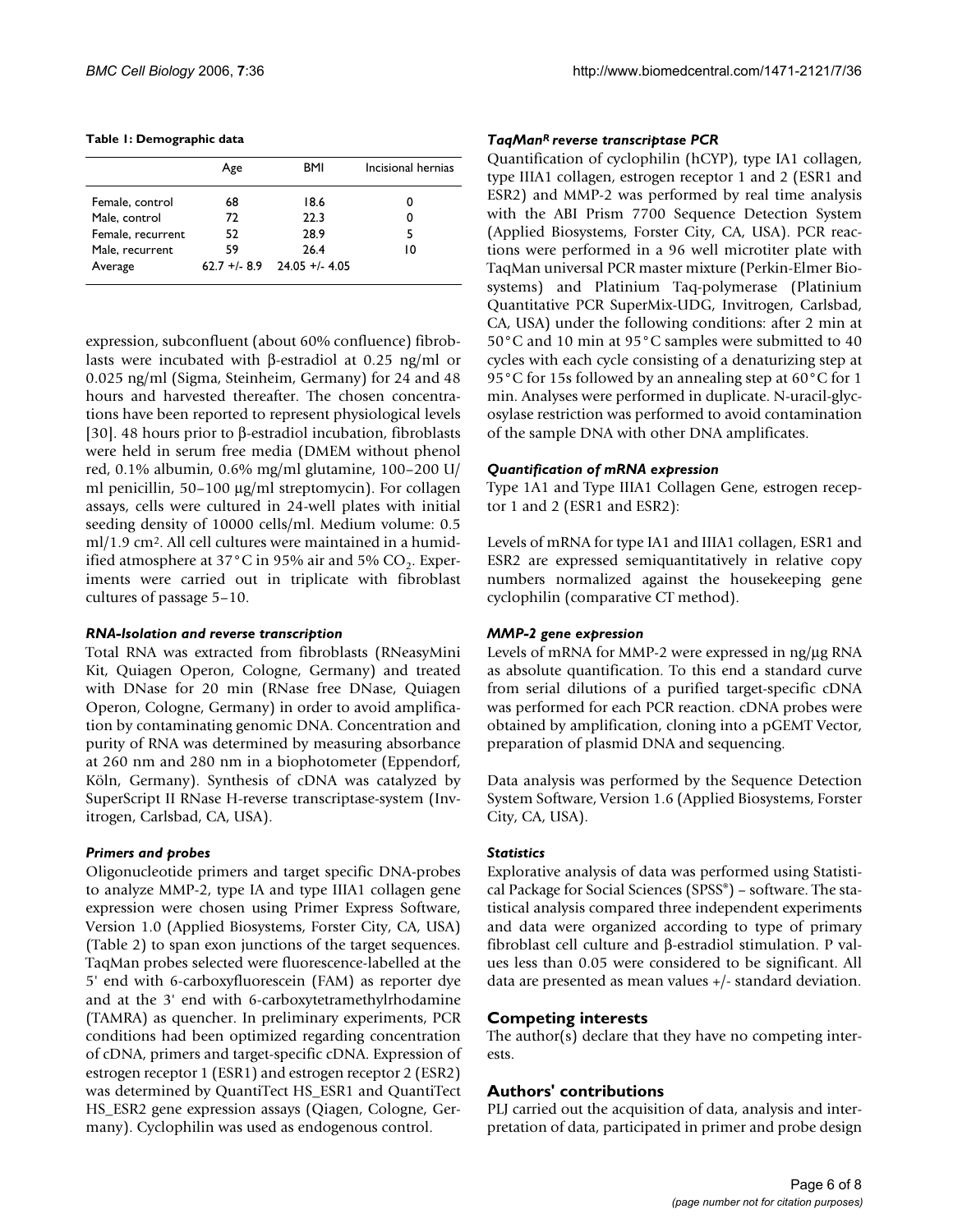| target           | primers/probes       | sequence (5'-3')              |
|------------------|----------------------|-------------------------------|
| cyclophylline    | 5-HCYP               | GTCTCCTTTGAGCTGTTTGC          |
|                  | 3-HCYP               | CCTTATAACCAAATCCTTTCTCTCCA    |
|                  | HCYP-FAM             | TGCTCAGAGCACGAAAATTTTTTGCTGTC |
| CollAl           | 5-COLIAI             | ACAGCCGCTTCACCTACAGC          |
|                  | 3-COLIAI             | TCAATCACTGTCTTGCCCCA          |
|                  | COLIAI-FAM           | ACTGTCGATGGCTGCACGGAGTCACAC   |
| Col3A1           | 5-COL3               | TCTTGGTCAGCTCTATGCGGA         |
|                  | 3-COL3               | TGTCATCGCAGAGAACGGATC         |
|                  | COL3-FAM             | AGAGATGTCTGGAAGCCAGAACCATGCC  |
| MMP <sub>2</sub> | 5-MMP <sub>2</sub>   | CGCTCAGATCCGTGGTGAG           |
|                  | 3-MMP2               | <b>CTTGTCACGTGGGCGTCACA</b>   |
|                  | MMP <sub>2-FAM</sub> | CTTCAAGGACCGGTTCATTTGGCG      |

and TaqMan<sup>R</sup> analyses and drafted the manuscript. RR established the primary cell cultures. MR performed RNA isolation and TaqMan<sup>R</sup> analyses. PRM participated in the primer and probe design and the transcriptional studies and have given final approval of the version to be published. UK and KJ participated in the design of the study and performed the statistical analysis. MJ conceived of the study, and participated in its design and coordination. All authors read and approved the final manuscript.

#### **Acknowledgements**

This work was supported by IZKF-BIOMAT, RWTH-Aachen, project no. NTV 41 and by the German Research Association (Deutsche Forschungsgemeinschaft, DFG, grant No. KL 1320/2-1 and No. JA 1123/1-1).

#### **References**

- 1. Pans A, Pierard GE, Albert A, Desaive C: **[Adult groin hernias: new](http://www.ncbi.nlm.nih.gov/entrez/query.fcgi?cmd=Retrieve&db=PubMed&dopt=Abstract&list_uids=9373767) [insight into their biomechanical characteristics.](http://www.ncbi.nlm.nih.gov/entrez/query.fcgi?cmd=Retrieve&db=PubMed&dopt=Abstract&list_uids=9373767)** *Eur J Clin Invest* 1997, **27:**863-868.
- 2. Moalli PA, Klingensmith WL, Meyn LA, Zyczynski HM: **[Regulation of](http://www.ncbi.nlm.nih.gov/entrez/query.fcgi?cmd=Retrieve&db=PubMed&dopt=Abstract&list_uids=12114891) [matrix metalloproteinase expression by estrogen in fibrob](http://www.ncbi.nlm.nih.gov/entrez/query.fcgi?cmd=Retrieve&db=PubMed&dopt=Abstract&list_uids=12114891)[lasts that are derived from the pelvic floor.](http://www.ncbi.nlm.nih.gov/entrez/query.fcgi?cmd=Retrieve&db=PubMed&dopt=Abstract&list_uids=12114891)** *Am J Obstet Gynecol* 2002, **187:**72-79.
- 3. Si Z, Bhardwaj R, Rosch R, Mertens PR, Klosterhalfen B, Klinge U: **[Impaired balance of type I and type III procollagen mRNA in](http://www.ncbi.nlm.nih.gov/entrez/query.fcgi?cmd=Retrieve&db=PubMed&dopt=Abstract&list_uids=11894038) [cultured fibroblasts of patients with incisional hernia.](http://www.ncbi.nlm.nih.gov/entrez/query.fcgi?cmd=Retrieve&db=PubMed&dopt=Abstract&list_uids=11894038)** *Surgery* 2002, **131:**324-331.
- Bellon JM, Bajo A, Ga-Honduvilla N, Gimeno MJ, Pascual G, Guerrero A: **[Fibroblasts from the transversalis fascia of young patients](http://www.ncbi.nlm.nih.gov/entrez/query.fcgi?cmd=Retrieve&db=PubMed&dopt=Abstract&list_uids=11176137) [with direct inguinal hernias show constitutive MMP-2 over](http://www.ncbi.nlm.nih.gov/entrez/query.fcgi?cmd=Retrieve&db=PubMed&dopt=Abstract&list_uids=11176137)[expression.](http://www.ncbi.nlm.nih.gov/entrez/query.fcgi?cmd=Retrieve&db=PubMed&dopt=Abstract&list_uids=11176137)** *Ann Surg* 2001, **233:**287-291.
- 5. Hoer J, Lawong G, Klinge U, Schumpelick V: **[\[Factors influencing](http://www.ncbi.nlm.nih.gov/entrez/query.fcgi?cmd=Retrieve&db=PubMed&dopt=Abstract&list_uids=12089832) [the development of incisional hernia. A retrospective study](http://www.ncbi.nlm.nih.gov/entrez/query.fcgi?cmd=Retrieve&db=PubMed&dopt=Abstract&list_uids=12089832) of 2,983 laparotomy patients over a period of 10 years].** *Chirurg* 2002, **73:**474-480.
- 6. Wong MY, Harmanli OH, Agar M, Dandolu V, Grody MH: **[Collagen](http://www.ncbi.nlm.nih.gov/entrez/query.fcgi?cmd=Retrieve&db=PubMed&dopt=Abstract&list_uids=14710077) [content of nonsupport tissue in pelvic organ prolapse and](http://www.ncbi.nlm.nih.gov/entrez/query.fcgi?cmd=Retrieve&db=PubMed&dopt=Abstract&list_uids=14710077) stress urinary incontinence.** Am *J* Obstet Gynecol 2003, [stress urinary incontinence.](http://www.ncbi.nlm.nih.gov/entrez/query.fcgi?cmd=Retrieve&db=PubMed&dopt=Abstract&list_uids=14710077) **189:**1597-1599.
- 7. Ashcroft GS, Mills SJ, Lei K, Gibbons L, Jeong MJ, Taniguchi M: **[Estro](http://www.ncbi.nlm.nih.gov/entrez/query.fcgi?cmd=Retrieve&db=PubMed&dopt=Abstract&list_uids=12727922)[gen modulates cutaneous wound healing by downregulating](http://www.ncbi.nlm.nih.gov/entrez/query.fcgi?cmd=Retrieve&db=PubMed&dopt=Abstract&list_uids=12727922) [macrophage migration inhibitory factor.](http://www.ncbi.nlm.nih.gov/entrez/query.fcgi?cmd=Retrieve&db=PubMed&dopt=Abstract&list_uids=12727922)** *J Clin Invest* 2003, **111:**1309.
- 8. Moalli P, Talarico L, Sung V, Klingensmith W, Shand S, Meyn L: **[Impact of menopause on collagen subtypes in the arcus tend](http://www.ncbi.nlm.nih.gov/entrez/query.fcgi?cmd=Retrieve&db=PubMed&dopt=Abstract&list_uids=15041990)[ineous fasciae pelvis.](http://www.ncbi.nlm.nih.gov/entrez/query.fcgi?cmd=Retrieve&db=PubMed&dopt=Abstract&list_uids=15041990)** *Am J Obstet Gynecol* 2004, **190:**620-627.
- Jorgensen LN, Sorensen LT, Kallehave F, Vange J, Gottrup F: [Pre](http://www.ncbi.nlm.nih.gov/entrez/query.fcgi?cmd=Retrieve&db=PubMed&dopt=Abstract&list_uids=11894040)**[menopausal women deposit more collagen than men during](http://www.ncbi.nlm.nih.gov/entrez/query.fcgi?cmd=Retrieve&db=PubMed&dopt=Abstract&list_uids=11894040) [healing of an experimental wound.](http://www.ncbi.nlm.nih.gov/entrez/query.fcgi?cmd=Retrieve&db=PubMed&dopt=Abstract&list_uids=11894040)** *Surgery* 2002, **131:**338-343.
- 10. Pirila E, Parikka M, Ramamurthy NS, Maisi P, McClain S, Kucine A: **[Chemically modified tetracycline \(CMT-8\) and estrogen](http://www.ncbi.nlm.nih.gov/entrez/query.fcgi?cmd=Retrieve&db=PubMed&dopt=Abstract&list_uids=11983005) promote wound healing in ovariectomized rats: effects on matrix metalloproteinase-2, membrane type 1 matrix met[alloproteinase, and laminin-5 gamma2-chain.](http://www.ncbi.nlm.nih.gov/entrez/query.fcgi?cmd=Retrieve&db=PubMed&dopt=Abstract&list_uids=11983005)** *Wound Repair Regen* 2002, **10:**38-51.
- 11. Klinge U, Si ZY, Zheng H, Schumpelick V, Bhardwaj RS, Klosterhalfen B: **[Abnormal collagen I to III distribution in the skin of](http://www.ncbi.nlm.nih.gov/entrez/query.fcgi?cmd=Retrieve&db=PubMed&dopt=Abstract&list_uids=10720845) [patients with incisional hernia.](http://www.ncbi.nlm.nih.gov/entrez/query.fcgi?cmd=Retrieve&db=PubMed&dopt=Abstract&list_uids=10720845)** *Eur Surg Res* 2000, **32:**43-48.
- 12. Klinge U, Zheng H, Si Z, Schumpelick V, Bhardwaj RS, Muys L: **[Expression of the extracellular matrix proteins collagen I,](http://www.ncbi.nlm.nih.gov/entrez/query.fcgi?cmd=Retrieve&db=PubMed&dopt=Abstract&list_uids=10861344) collagen III and fibronectin and matrix metalloproteinase-1 [and -13 in the skin of patients with inguinal hernia.](http://www.ncbi.nlm.nih.gov/entrez/query.fcgi?cmd=Retrieve&db=PubMed&dopt=Abstract&list_uids=10861344)** *Eur Surg Res* 1999, **31:**480-490.
- 13. Klinge U, Zheng H, Si ZY, Bhardwaj R, Klosterhalfen B, Schumpelick V: **Altered collagen synthesis in fascia transversalis of patients with inguinal hernia.** *Hernia* 1999, **3:**181-187.
- 14. Klinge U, Si ZY, Zheng H, Schumpelick V, Bhardwaj RS, Klosterhalfen B: **[Collagen I/III and matrix metalloproteinases \(MMP\) 1 and](http://www.ncbi.nlm.nih.gov/entrez/query.fcgi?cmd=Retrieve&db=PubMed&dopt=Abstract&list_uids=11297060) [13 in the fascia of patients with incisional hernias.](http://www.ncbi.nlm.nih.gov/entrez/query.fcgi?cmd=Retrieve&db=PubMed&dopt=Abstract&list_uids=11297060)** *J Invest Surg* 2001, **14:**47-54.
- 15. Lee CY, Liu X, Smith CL, Zhang X, Hsu HC, Wang DY: **[The com](http://www.ncbi.nlm.nih.gov/entrez/query.fcgi?cmd=Retrieve&db=PubMed&dopt=Abstract&list_uids=15464364)[bined regulation of estrogen and cyclic tension on fibroblast](http://www.ncbi.nlm.nih.gov/entrez/query.fcgi?cmd=Retrieve&db=PubMed&dopt=Abstract&list_uids=15464364) [biosynthesis derived from anterior cruciate ligament.](http://www.ncbi.nlm.nih.gov/entrez/query.fcgi?cmd=Retrieve&db=PubMed&dopt=Abstract&list_uids=15464364)** *Matrix Biol* 2004, **23:**323-329.
- 16. Fischer GM, Swain ML: **[Effect of sex hormones on blood pres](http://www.ncbi.nlm.nih.gov/entrez/query.fcgi?cmd=Retrieve&db=PubMed&dopt=Abstract&list_uids=879300)[sure and vascular connective tissue in castrated and noncas](http://www.ncbi.nlm.nih.gov/entrez/query.fcgi?cmd=Retrieve&db=PubMed&dopt=Abstract&list_uids=879300)[trated male rats.](http://www.ncbi.nlm.nih.gov/entrez/query.fcgi?cmd=Retrieve&db=PubMed&dopt=Abstract&list_uids=879300)** *Am J Physiol* 1977, **232:**H617-H621.
- 17. Hama H, Yamamuro T, Takeda T: **[Experimental studies on con](http://www.ncbi.nlm.nih.gov/entrez/query.fcgi?cmd=Retrieve&db=PubMed&dopt=Abstract&list_uids=998180)[nective tissue of the capsular ligament. Influences of aging](http://www.ncbi.nlm.nih.gov/entrez/query.fcgi?cmd=Retrieve&db=PubMed&dopt=Abstract&list_uids=998180) [and sex hormones.](http://www.ncbi.nlm.nih.gov/entrez/query.fcgi?cmd=Retrieve&db=PubMed&dopt=Abstract&list_uids=998180)** *Acta Orthop Scand* 1976, **47:**473-479.
- 18. Hassager C, Jensen LT, Podenphant J, Riis BJ, Christiansen C: **[Colla](http://www.ncbi.nlm.nih.gov/entrez/query.fcgi?cmd=Retrieve&db=PubMed&dopt=Abstract&list_uids=2233278)[gen synthesis in postmenopausal women during therapy](http://www.ncbi.nlm.nih.gov/entrez/query.fcgi?cmd=Retrieve&db=PubMed&dopt=Abstract&list_uids=2233278) [with anabolic steroid or female sex hormones.](http://www.ncbi.nlm.nih.gov/entrez/query.fcgi?cmd=Retrieve&db=PubMed&dopt=Abstract&list_uids=2233278)** *Metabolism* 1990, **39:**1167-1169.
- 19. Hassager C, Jensen LT, Johansen JS, Riis BJ, Melkko J, Podenphant J: **[The carboxy-terminal propeptide of type I procollagen in](http://www.ncbi.nlm.nih.gov/entrez/query.fcgi?cmd=Retrieve&db=PubMed&dopt=Abstract&list_uids=1988778) serum as a marker of bone formation: the effect of nan[drolone decanoate and female sex hormones.](http://www.ncbi.nlm.nih.gov/entrez/query.fcgi?cmd=Retrieve&db=PubMed&dopt=Abstract&list_uids=1988778)** *Metabolism* 1991, **40:**205-208.
- Yu WD, Panossian V, Hatch JD, Liu SH, Finerman GA: **[Combined](http://www.ncbi.nlm.nih.gov/entrez/query.fcgi?cmd=Retrieve&db=PubMed&dopt=Abstract&list_uids=11210964) [effects of estrogen and progesterone on the anterior cruci](http://www.ncbi.nlm.nih.gov/entrez/query.fcgi?cmd=Retrieve&db=PubMed&dopt=Abstract&list_uids=11210964)[ate ligament.](http://www.ncbi.nlm.nih.gov/entrez/query.fcgi?cmd=Retrieve&db=PubMed&dopt=Abstract&list_uids=11210964)** *Clin Orthop* 2001:268-281.
- 21. Basson MD: **[Invited research review: Cell-matrix interactions](http://www.ncbi.nlm.nih.gov/entrez/query.fcgi?cmd=Retrieve&db=PubMed&dopt=Abstract&list_uids=12660637) [in the gut epithelium.](http://www.ncbi.nlm.nih.gov/entrez/query.fcgi?cmd=Retrieve&db=PubMed&dopt=Abstract&list_uids=12660637)** *Surgery* 2003, **133:**263-267.
- 22. Saarialho-Kere UK: **[Patterns of matrix metalloproteinase and](http://www.ncbi.nlm.nih.gov/entrez/query.fcgi?cmd=Retrieve&db=PubMed&dopt=Abstract&list_uids=9710383) [TIMP expression in chronic ulcers.](http://www.ncbi.nlm.nih.gov/entrez/query.fcgi?cmd=Retrieve&db=PubMed&dopt=Abstract&list_uids=9710383)** *Arch Dermatol Res* 1998, **290(Suppl):**S47-S54.
- 23. Olaso E, Labrador JP, Wang L, Ikeda K, Eng FJ, Klein R: **[Discoidin](http://www.ncbi.nlm.nih.gov/entrez/query.fcgi?cmd=Retrieve&db=PubMed&dopt=Abstract&list_uids=11723120) [domain receptor 2 regulates fibroblast proliferation and](http://www.ncbi.nlm.nih.gov/entrez/query.fcgi?cmd=Retrieve&db=PubMed&dopt=Abstract&list_uids=11723120) migration through the extracellular matrix in association with transcriptional activation of matrix metalloproteinase-[2.](http://www.ncbi.nlm.nih.gov/entrez/query.fcgi?cmd=Retrieve&db=PubMed&dopt=Abstract&list_uids=11723120)** *J Biol Chem* 2002, **277:**3606-3613.